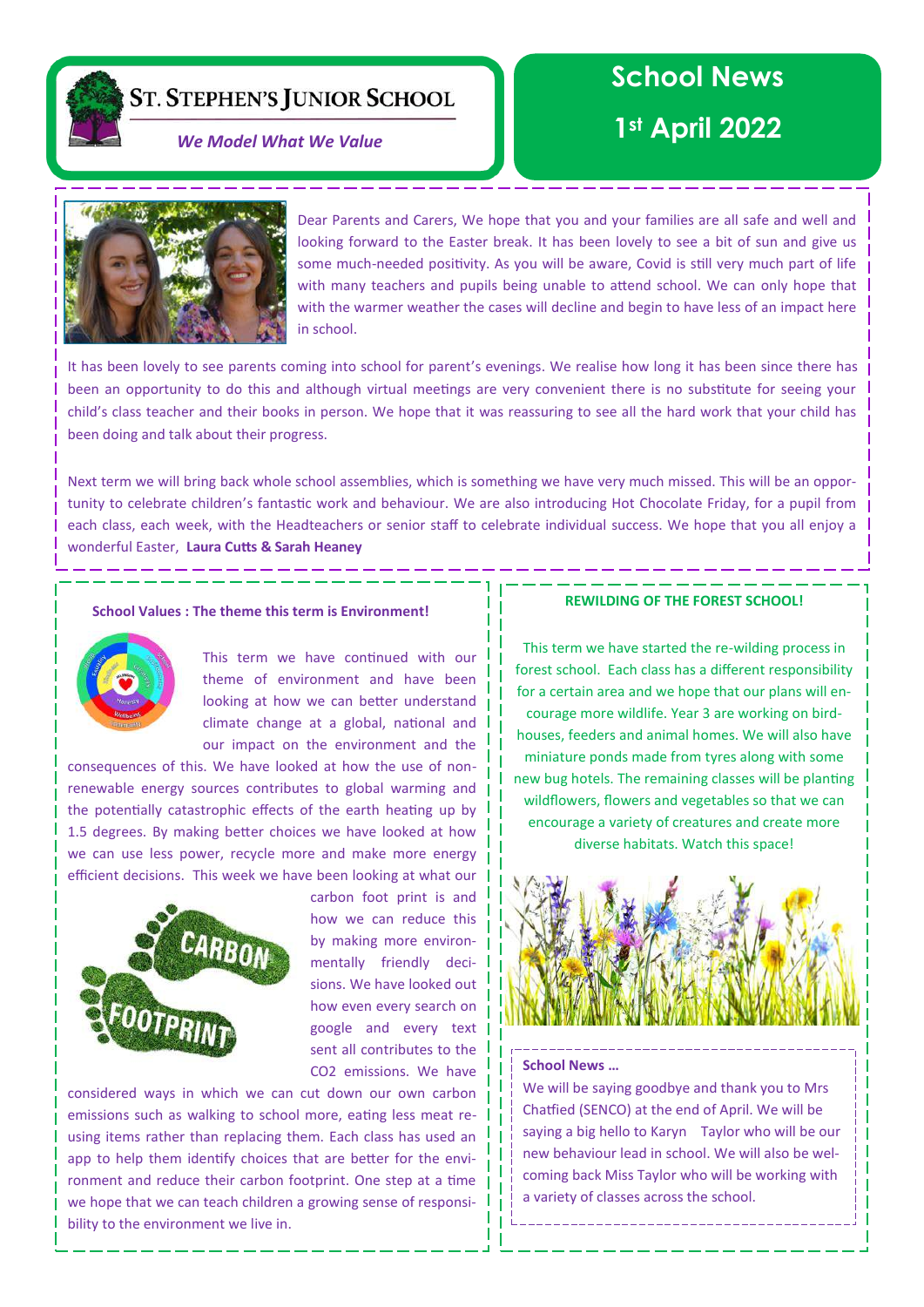

families promoting nutritious healthy food activities.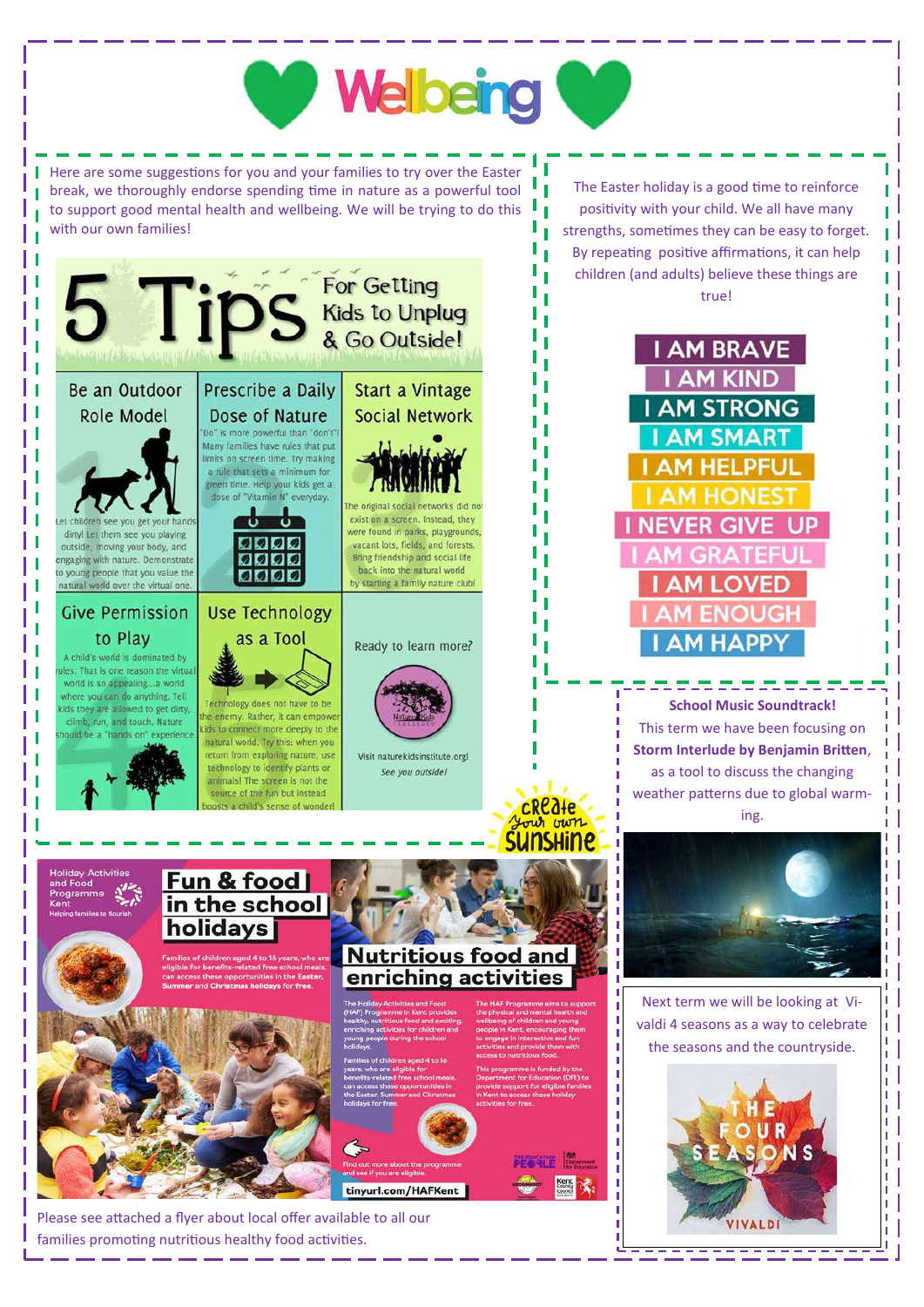# **Weekly Good Work**

### **Year 3**

In Elm we have painted bird houses, bird feeders and butterfly feeders to help re-wild the Forest School.

a.







**Ash Class Army Formations on Roman Day!**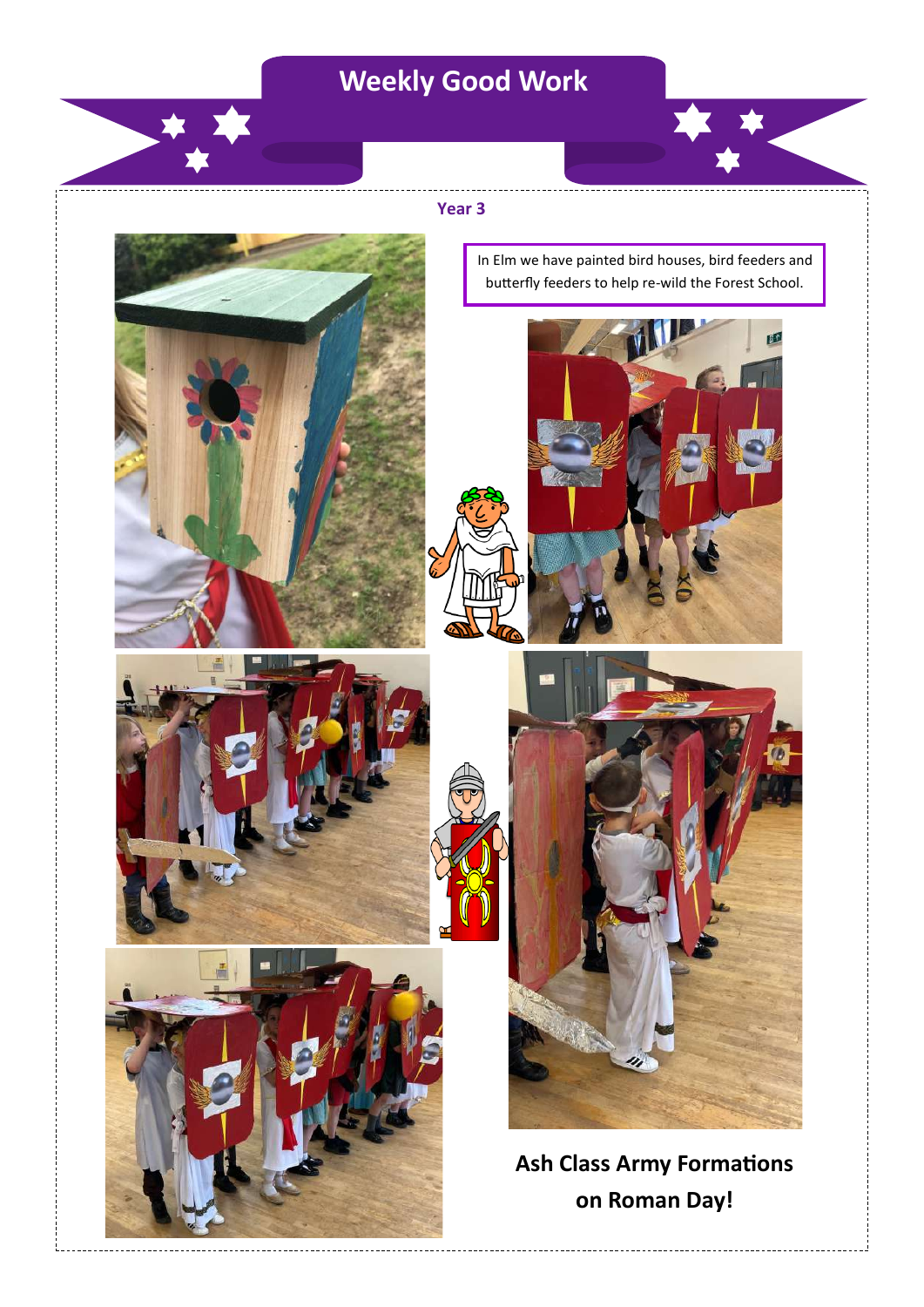**Year 4**  Ivy created an amazing poster about deforestation. degoration W hat to description? Its where people cut down trees. Rebecca from Plum class Ivy created an amazing put down bus "To get bulled spoke for houses How along the papert manufacturer hursday 3153 March 2022 there home why are said good to tapartout? learning side IW there and they trace builted he third reason has come Her eyes we speculing stowers It ar dips are way red like the sun selling He or hair is a glowing green polm trees. In third season has come The red and black turkershy sors from flower to grower. The gray atter glows grow his den into the river The lavaring been the over the soggy grass Pietro from Palm class Year 4 has produced a brilliant he think seven has come summer poem for his The things sun<br>The third seas nises as people whall at the sandy beaches independent write. Book home go of in they rearn Seagults sepak loadly at shore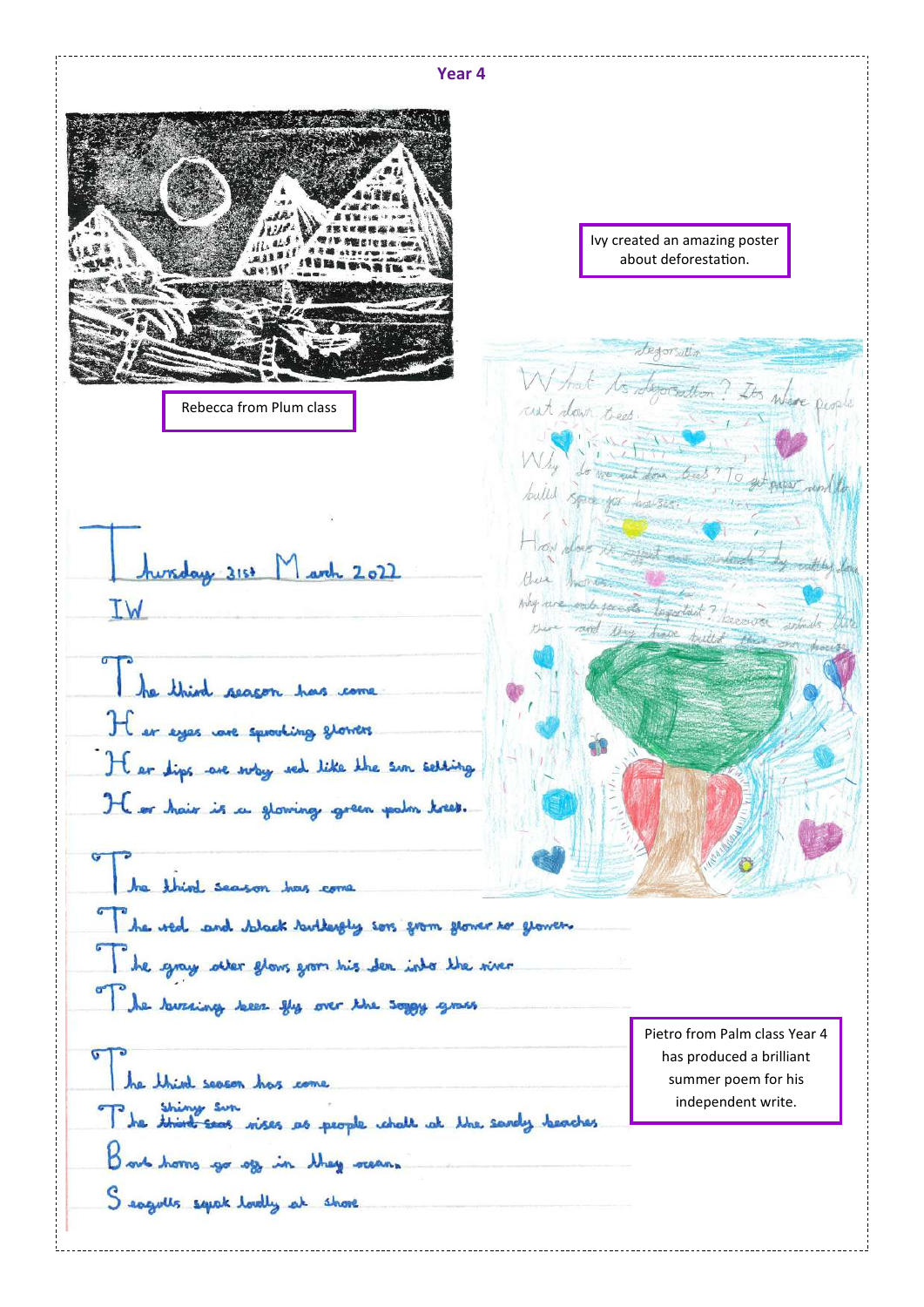## **Year 5**



## $20$ mna

He was the good of fire who created<br>the earth. He was the ruler of heaven as well as day and night. The mayan<br>believed that he gave them the calendary<br>and writing. It is thought that his name

Kukulkan Name means" Feathered serpents." He was the primary god of the Itza people in the later part of Mayan civillisation. He was good of everything





Mayan mythology said that he could<br>quised a great flood to come when caused a year<br>the mayon angered the gods. His name<br>means "One leg". Skbod of storms, wind an Charc



Chaac was the god of rain and<br>lightning. He had a lightning are that<br>he used to strike the abouds and produce rain and storms.

Sienna - a fantastic poem about a river using brilliant vocabulary and imagery.

The River

The Rivers a lite sooning through the say

Through hills and cares what an adventure he

The beauty of every place, sodress

Turning and kinisting around

The Rivers a capture

Who Sails to every place he

He never stops. he can go for day

He Tooms as sast as light, will khate, what it seems

The Rivers a gymnas

Performing at every place he

Pirouetsing through every part of the song

A beat-a gift.

Amelia wrote a lot of information about the Maya Gods, and Emily has completed her own research about Maya daily life.

Did the Maya have school?

There was no proper school, although there was a special<br>class of priest whose jobs were to Leach noble child ren whilst poorer kids learnt everything from their parents.

What were Maya sense clothes made of?

They'd use thingslike cotton, hemp and other fibers.<br>The Maya also needed to use dye and weaving to make them.

What did the Maya use to make their houses?

The most common materials used for the walls were stone and mud, with thatched rooves on top.

Did they we ar shoes?

Some times they wouldn't due to the warm weather,<br>but they sometimes wore sandals made of materials<br>like leather, plant fibers and fabric.



Cedar class have really been enjoying their artwork inspired by Lourdes Villagomez. They have been experimenting with colours and creating pieces using layered cardboard with a Mexican theme linked to our work on the Mayas.